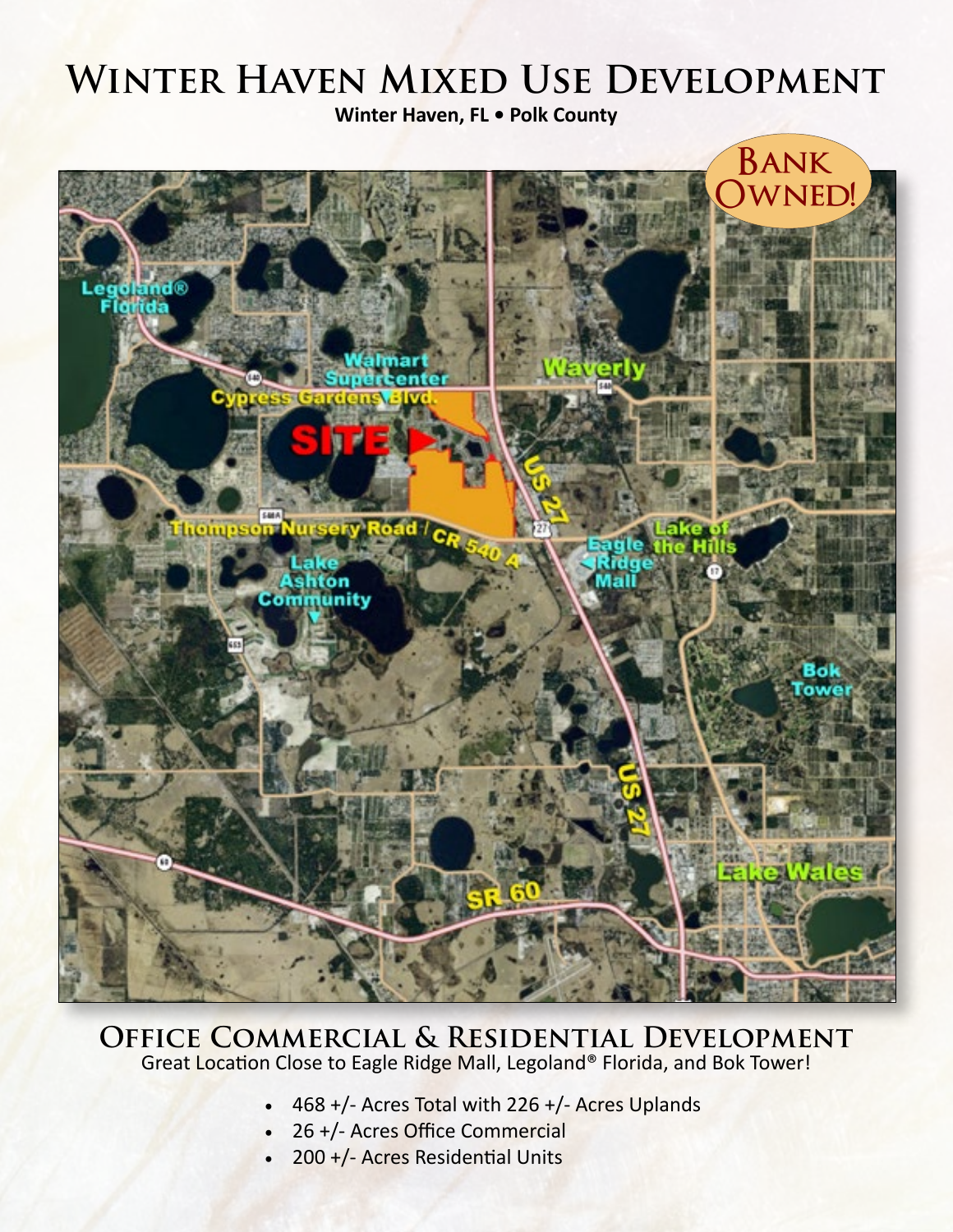

#### **Parcel IDs:**

272908-000000-032010, 272908-000000-041010 272908-000000-042010, 272917-000000-014020 272917-000000-011010, 272917-000000-012010 272917-000000-014010, 272908-000000-014010 272908-000000-022050



| 10-20-30 Mile Demographic |  |  |  |  |
|---------------------------|--|--|--|--|
|---------------------------|--|--|--|--|

# **2013 10 Miles 20 Miles 30 Miles** Population 151,432 438,479 914,599 Households 58,598 160,598 332,395 Median Income \$38,197 \$41,441 \$41,678

**GPS Coordinates:** -81.63931, 27.98229

#### **Driving Directions:**

- From I-4, Exit 55, go about 20 miles south on US 27 to Thompson Nursery Road (CR 540A)
- Go west on Thompson Nursery Road 1/2 mile
- Property will be on the right

### *10-20-30 Mile Demographics 15-30-45 Minute Drive Times*



**Showing Instructions:**  Call Listing Agent before showing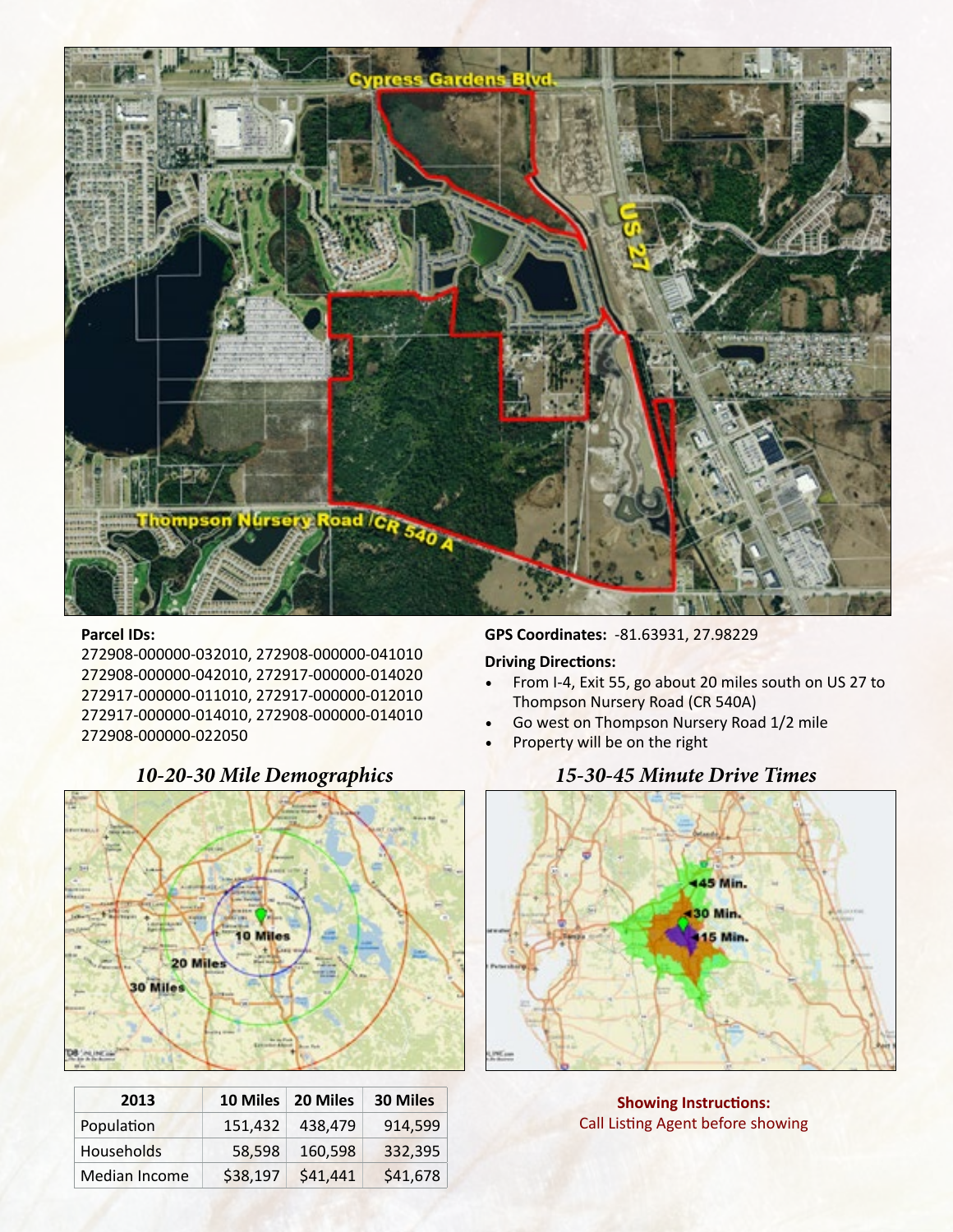# **Winter Haven Mixed Use Development**

Winter Haven, FL . Polk County

Property features 468 +/- acres total with 226 +/- acres uplands. There are 26 +/- acres designated as Office Commercial, which were originally planned for use as Assisted Living Facility (ALF) units. On this 26 acres there can be 25% coverage or a total of 282,945 SF of buildings. The remaining 200 acres of uplands can have residential units of 2 to 10 per acre, or 400 to 2,000 Residential Units.

The property has 18 +/- acres located in unincorporated Polk County. There is an area located along Cypress Gardens Blvd. that is considered wetlands and probably is not usable.

The subject property has not yet applied for zoning with the city of Winter Haven, but has been assigned the Residential Low Density Land Use.

**Total Acres:** 468.1 +/- acres

**Sale Price:** \$3,450,000

**Price per Acre:** \$7,533

**Site Address:** Winter Haven, FL 33884 Polk County

- Thompson Nursery Road (CR 540A)
- Cypress Gardens Blvd.

#### **Nearest Intersection:**

Thompson Nursery Road and US 27

**Permitted Lots:** Land use allows up to 2,000 residential units

#### **Road Frontage:**

- 4,150 +/- ft on Thomson Nursery Road (CR 540A)
- 1,870  $+/-$  ft on Cypress Gardens Blvd.

#### **Uplands/Wetlands:**

- $226 +$ /- acres uplands
- $242.1 + (-$  acres wetlands

#### **Utilities:**

- Water and Sewer: The City of Winter Haven
- Telephone Service: Verizon
- Electricity: Tampa Electric.

#### **Zoning:**

- Ag-1 with Land Use R-3
- Can apply for zoning that is compatible with residential development

**Planning and/or Permits:** The property needs to be rezoned, most likely to a Planned Unit Development (PUD)

**Owner's Associations:** No HOA or CDD

*Great Location Close to Eagle Ridge Mall, Legoland® Florida, and Bok Tower! Quick Access to US 27 and SR 60*